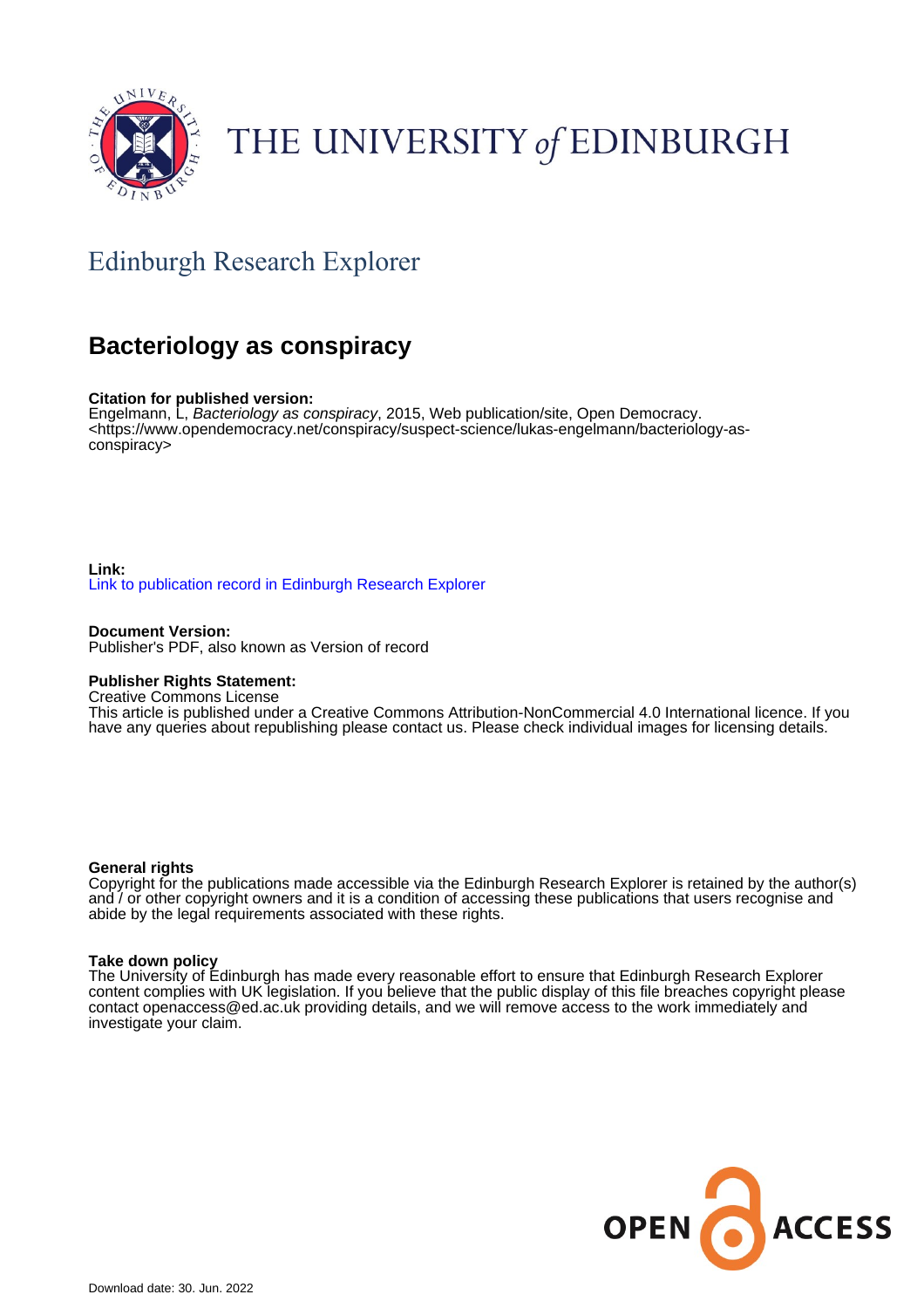## Bacteriology as conspiracy

**opendemocracy.net**[/conspiracy/suspect-science/lukas-engelmann/bacteriology-as-conspiracy](https://www.opendemocracy.net/conspiracy/suspect-science/lukas-engelmann/bacteriology-as-conspiracy)

Lukas Engelmann

The case of Dr. Kinyoun and the 1900 Plague in San Francisco, in which he became a threatening foreign regime - a tragic hero in the historical drama of American public health.



A few months after bubonic plague had *allegedly* arrived in San Francisco and thus finally reached the Americas for the very first time, the popular local newspaper *San Francisco Call* arrived at its own diagnosis. What had plagued the city, the bay area and the minds of the people therein was not plague, but a disease called "Kinyounism" it [announced](http://cdnc.ucr.edu/cgi-bin/cdnc?a=d&d=SFC19000622.2.17&dliv=none&e=-------en--20-SFC-21-byDA-txt-txIN-kinyoun-------1) on June 22, 1900. The affliction was characterized by an autocratic federal power-ridden quarantine officer, who based his drastic and tremendously damaging quarantine measures against a suspected threat of bubonic plague solely on the strange and sometimes ridiculous procedures of a young, often mysterious and suspect science: bacteriology.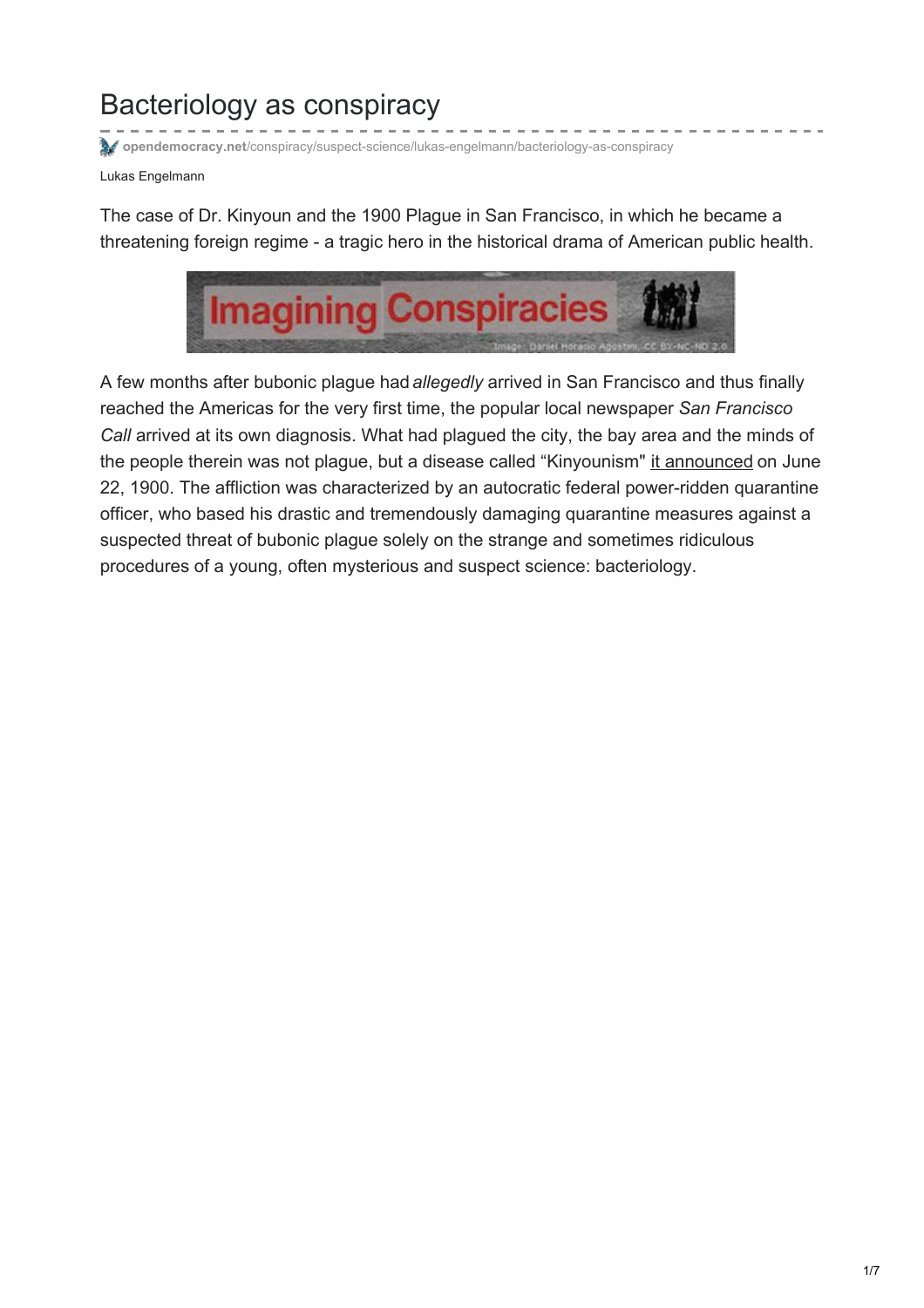

Fig 1 - The San Francisco Call, 10 March 1990. Fair use.For the *Call*, the Governor of California and a good number of local clinicians, plague had never arrived, but a 'plague craze' was made up by the federal quarantine officer J. J. [Kinyoun](https://upload.wikimedia.org/wikipedia/commons/thumb/1/10/Dr._Joseph_J._Kinyoun_(6916215501).jpg/220px-Dr._Joseph_J._Kinyoun_(6916215501).jpg).(Fig1) He was accused of conspiring against the State of California, the City of San Francisco, its people and their health. The person who had claimed to have found, isolated and proven plague in San Francisco and furthermore was responsible for safeguarding the city against infectious diseases had been ridiculed, dragged to court and was about to face threats to his life in the months that followed. The bacteriologist himself had become a disease, his scientific practice a threatening foreign regime.

History, of course, has turned the tables: Kinyoun did probably diagnose plague, and the conspirators were identified within the group of plague deniers, amplified by three powerful newspapers, the merchant's associations of San Francisco, the Governor of the Californian State and some of the noble doctors from the San Francisco Clinical Association. For them, *Kinyounism* symbolized a regime of public health that compromised local political, economic and social interest; they preferred traditional methods of hygiene and cleanliness to quarantine. Politically, they rejected federal interference in state business, undermining the federal responsibility to protect the United States against epidemic diseases. Medically,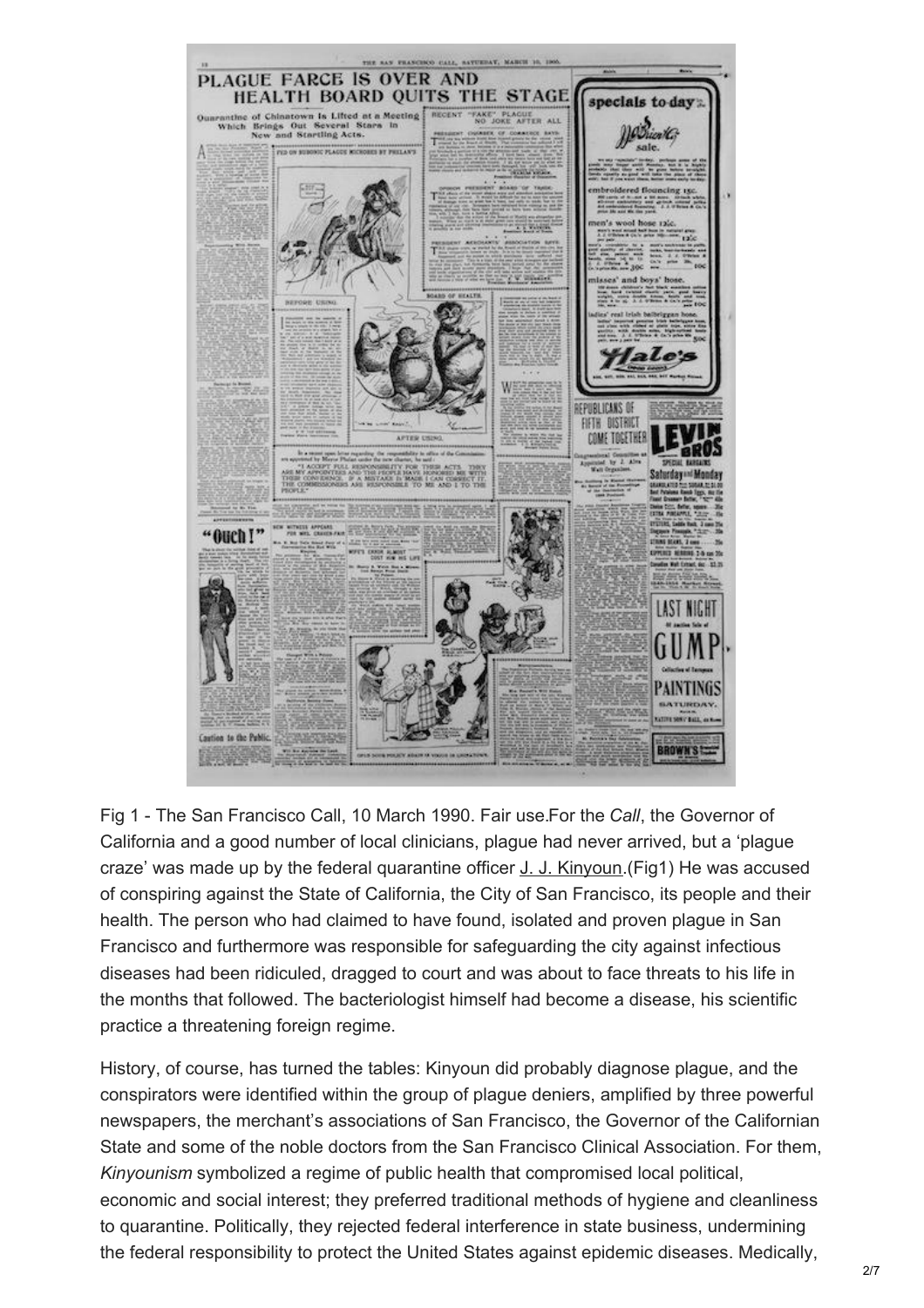they questioned the means of diagnosing plague bacteriologically, merging doubts about the emerging discipline with the uncertainty of what actually characterizes an outbreak of bubonic plague in the twentieth century.

The outbreak began with a suspicious case in San Francisco's Chinatown. On March 7 in 1900, Kinyoun left a detailed note in the Angel Island quarantine station's registry book:

"This morning the press announces that a suspicious case, probably bubonic plague had been observed in Chinatown, San Francisco, and that the whole of Chinatown had been quarantined by the Board of Health. In the afternoon I telephoned to Dr. Kellogg, the bacteriologist for the City Board of Health, who informed me that he had made an examination of specimens of gland tissue from a Chinese, which showed some very suspicious forms. He asked if he could come over to the station with some of the tissue and make an examination here. On his arrival, new preparations were made, which when examined showed a number of very suspicious forms, which suggested plague. I then suggested that animal inoculations be made with a small portion of the gland tissue. This was done, a rat, a guinea pig and a small monkey were inoculated."

Two days later - due to the absence of new cases the quarantine was lifted - on March 9, the *San Francisco Call* dedicated a large caricature to the bacteriological procedures, mocking both the city authorities and the scientific measures carried out along the lines of Koch's postulates to prove the bacteria to be a causative agent in the disease in question. The caricature displays the before mentioned rat, Guinea pig and monkey as being happily fed and 'livin' easy.' (Fig. 2) Instead of having died to prove the presence of plague, they had remained alive, arguably happy and well fed. The quarantine had to be lifted, damage was done, associations and representatives were angry, but the annoying 'plague farce' seemed to be over.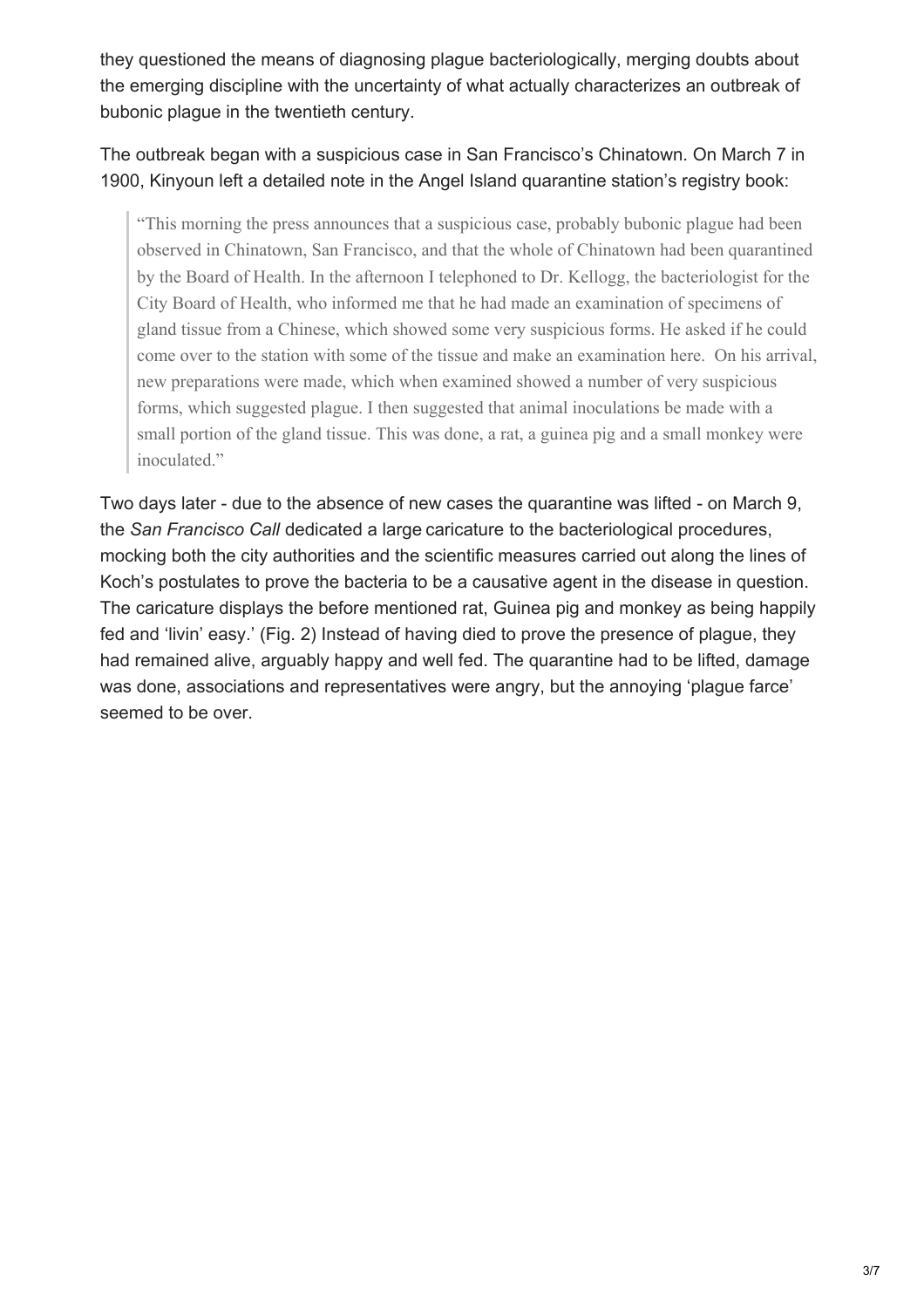

Fig 2 – The San Francisco Call 19 June 1900. Fair use As Philip.A. Kalisch [was](http://www.jstor.org/stable/pdfplus/40168068.pdf?acceptTC=true) to put it, "The journalists spoke too soon". In a second note in Angel Island's registry on March 12, Kinyoun wrote: "The Guinea pig died sometime during the night of the 11th, the rat at 11 am, Mar 12, & the monkey was quite sick." The monkey died a few days later. For Kinyoun, after inspecting the corpses, sufficient proof was given to accept the existence of plague in the city. In his own words in a letter to his aunt and uncle: "It therefore became my duty, under the law, to report these facts immediately to Washington, together with any others which bear upon the subject."

From here on, the city became the scenery for a dramatic battle between those agreeing on Kinyoun's diagnosis and those questioning and denying persistently the presence of bubonic plague in San Francisco. On the side of the federal bacteriologist, we find the city's Major Phelan, the city's Board of Health led by Dr. Williamson and a number of respectable doctors from the *San Francisco Medical Society,* publicly backed by just one newspaper , the *San Francisco Examiner*. The other side would constitute itself through the support of the Californian Governor William T. Gage, the Californian Board of Health, amplified through the strong voice of three large daily newspapers and equally supported by a number of respectable doctors from the *San Francisco Clinical Society.*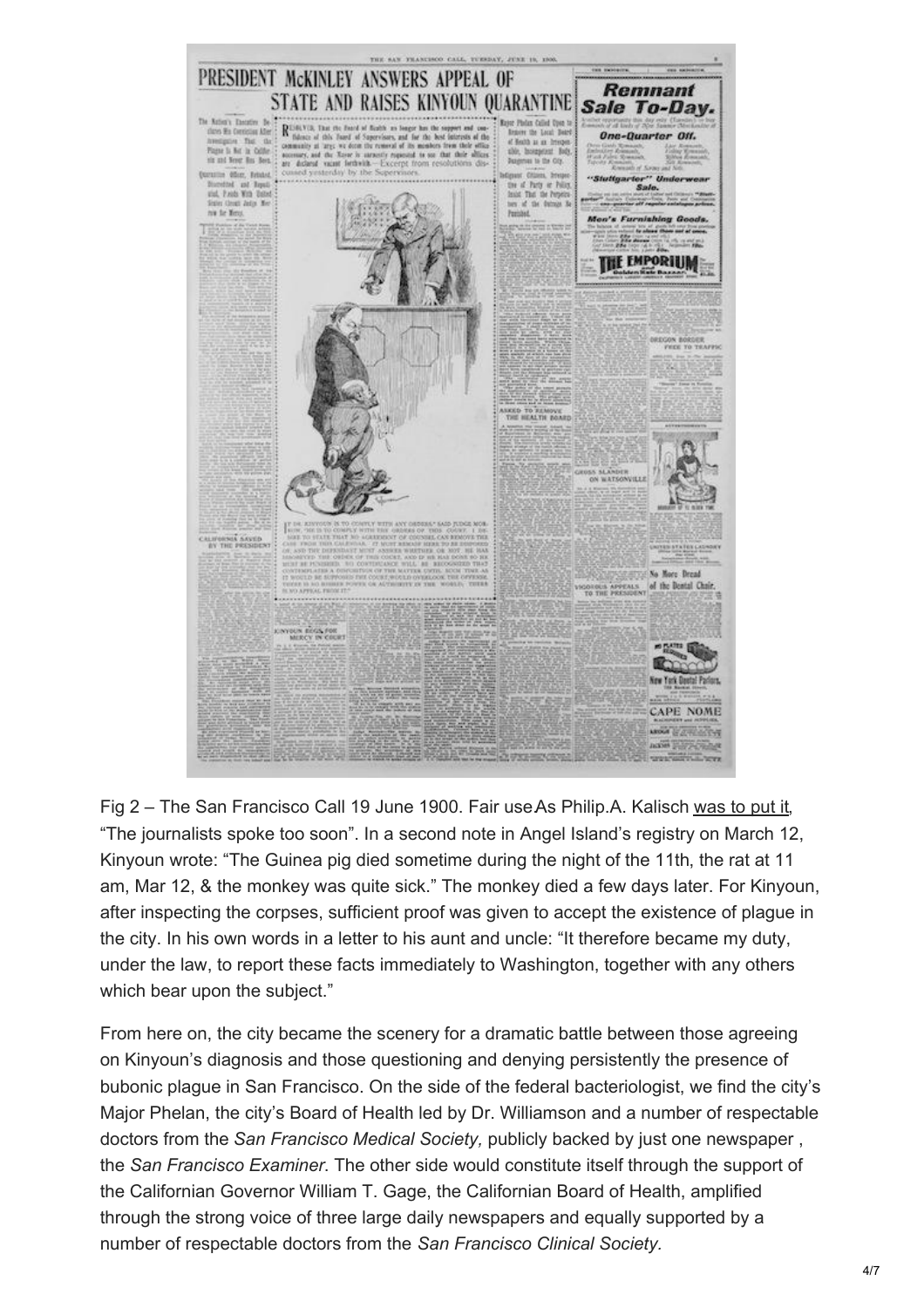The story of this defining conflict of the US public health system has been told many times. It is usually presented as a classic case of political and economic interests trumping scientific rigour in order to prevent a drastic short-term damage to commerce and image while risking the long term effects of a dangerous epidemic. Governor Gage is often depicted as a leading figure in this conspiracy against science and health. Eager to protect the sanitary image of California from national and international isolation, he tried to influence doctors, politicians and political institutions to follow his direction.

Most of the newspapers of San Francisco acted accordingly to the enormous commercial interests of their owners, well connected to the merchant and commerce associations, while the collaborating doctors are often portrayed as compliant experts, compromising their medical and scientific values to consolidate the conspiracy of plague, orchestrated and plotted by the federal bacteriologist J. J. Kinyoun.

The sanitary officer would become a public target first in caricatures and public shaming, later on through a bounty on his head, needing a personal life guard throughout conducting his investigations throughout the bay area, before the director of the Marine Hospital Service, General Wyman gave in to political pressure and decided to deploy him elsewhere.

Kinyoun became a tragic hero in this historical drama of American public health. He himself titled the events enfolding in the aftermath of his plague diagnosis "Le miserable en Quarantaine". Before he was brought down by the powerful opposition he had to face in San Francisco, the 'forgotten [indispensible'](http://www.niaid.nih.gov/about/whoweare/history/josephjkinyoun/indispensableman/Pages/default.aspx) man had a stunning career.

After finishing his studies in medicine, he began practicing medicine in 1882 in New York City and developed early on an outstanding interest in the emerging field of bacteriology. He entered the Marine Hospital Service and quickly associated himself with the Hygienic Laboratory, the first reference laboratory of the US. His exemplary 16 year career in the MHS corresponded with the rise and exponential growth of American microbiology. Highlights from his time as a director of the Hygienic Laboratory have been the first isolation of the cholera bacillus on American soil, his research visits in Berlin with Robert Koch, in Paris with Emile Roux and in Japan with Kitasato Shobasuburo.

This decorated career of a "real [pasteurian](https://jhupbooks.press.jhu.edu/content/plague-fear-and-politics-san-franciscos-chinatown)" came to an abrupt end when in 1899 Kinyoun was suddenly sent to Angel Island in San Francisco to oversee a vigilant quarantine system to protect the United States against plague. Kinyoun dreaded his factual demotion, the "sickening weather" of the Bay Area and complained to his friend: "I have not been well since I came to San Francisco. I had four break-downs in the last year". He had also received his "first baptism of newspaper fire."

And indeed, the newspapers, mostly the *Call,* fired a broadside: After a series of accusations against the major, the city Board of Health and their officials, the focus narrowed down on Kinyoun. In the meantime, a few more cases had appeared, and Kinyoun had established a travel ban on Chinatown, which was lifted by the Court in June 1900. To prevent a spread of plague to the rest of the US, Kinyoun informed other state boards and quarantine stations of the immediate threat and was ordered by General Wyman to consequently widen the travel ban for everyone suspicious of having been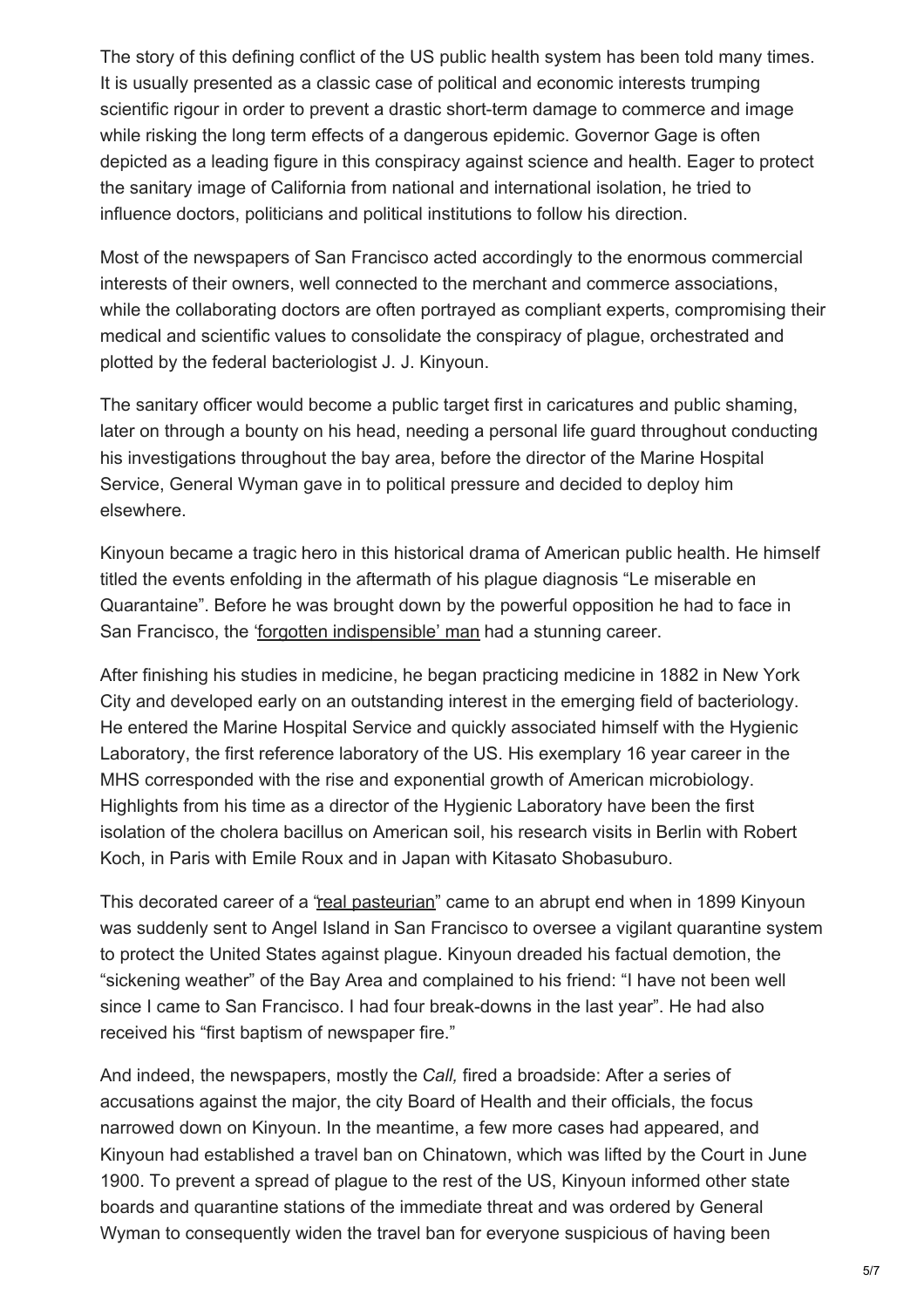infected. This gave Kinyoun even more power: "just as I choose, so that I could deny the right of any one whom I knew or felt has been exposed to the infection of plague." The *Call* reacted [furiously](http://cdnc.ucr.edu/cgi-bin/cdnc?a=d&d=SFC19000617.2.97&dliv=none&e=-------en--20-SFC-21-byDA-txt-txIN-kinyoun-------1):

"Dr. J.J. Kinyoun. Federal quarantine officer at this port, has struck a serious blow at the property of California. Abusing the autocratic powers of his position and without a care for the consequences of his extravagant action, he has placed the State under quarantine. He has paralyzed traffic, made the State an object of fear to the Union, jeopardizing every financial and industrial interest in California, and proclaimed to the world the dangerous falsehood that the most drastic measures are necessary to prevent the spread of the bubonic plague in this State. As far as any investigation can prove this action of Dr. Kinyoun is utterly without warrant. Every responsible investigator declares that if the bubonic plague ever was in San Francisco it is not here now." (Call, 17/06/1900)

In the following weeks, the tone got rough. From insinuating that Kinyoun had in fact a "buboe on his brain", to celebrating Kinyoun's second failure in court when the travel ban was lifted ( see Fig 2), and asking to "Oust the bubonic board" - to finally arriving at the diagnosis of "Kinyounism".

To protect the city from Kinyounism in the future the*Call* asked the City "to get rid of the indisputable foulness of Chinatown," which gave Kinyoun and the Board " a shadow of an excuse" to suspect plague where – as the *Call* repeated tirelessly – there never has been any trace of the dreaded epidemic. The seemingly obvious problems of hygiene, the necessity of cleaning what is perceived as 'foulness', resembles the racist [stereotypes](http://www.amazon.co.uk/Contagious-Divides-Epidemics-Franciscos-Crossroads/dp/0520226291) directed at the Chinese populations and their segregated quarters, which were usually perceived as dangerous, conspicuous and [obfuscated](https://books.google.de/books?isbn=0520935535) spaces.

Kinyoun, on the other hand, was ready to inscribe himself into history. In his letter to his friend, he responded to the allegations of the *Call* with his own interpretation of the disease he has become:

"Kinyounism is meant to be that a man will carry out his orders irrespective of the wish of the local people; that he will tell the truth whether it is politics or not; that he cannot be bribed, coerced or jollied onto supressing the truth, particularly to his superiors."(Letter to Bailhache, 49)

Given the statement of the *Call*, the reaction of Kinyoun and the historical interpretation of who conspired against what, the story of commercial interest on one end and scientific rigour at the other prevails. But, as it remains to be shown, one should be careful in accepting this narrative all too easily. What Erwin Ackerknecht has arqued for the anticontagionist throughout the nineteenth century applies here as well:

"Still, to call the anticontagionists simply ''mouthpieces of commercial interest'' would be a regrettable oversimplification of the situation. To many of them, both slogans: freedom of commerce (no quarantines), and freedom of science (anticontagionism) were, together with others, like freedom of the individual (against any bureaucracy), the natural expression of the same fundamental attitude and social position." (Ackerknecht 1948)